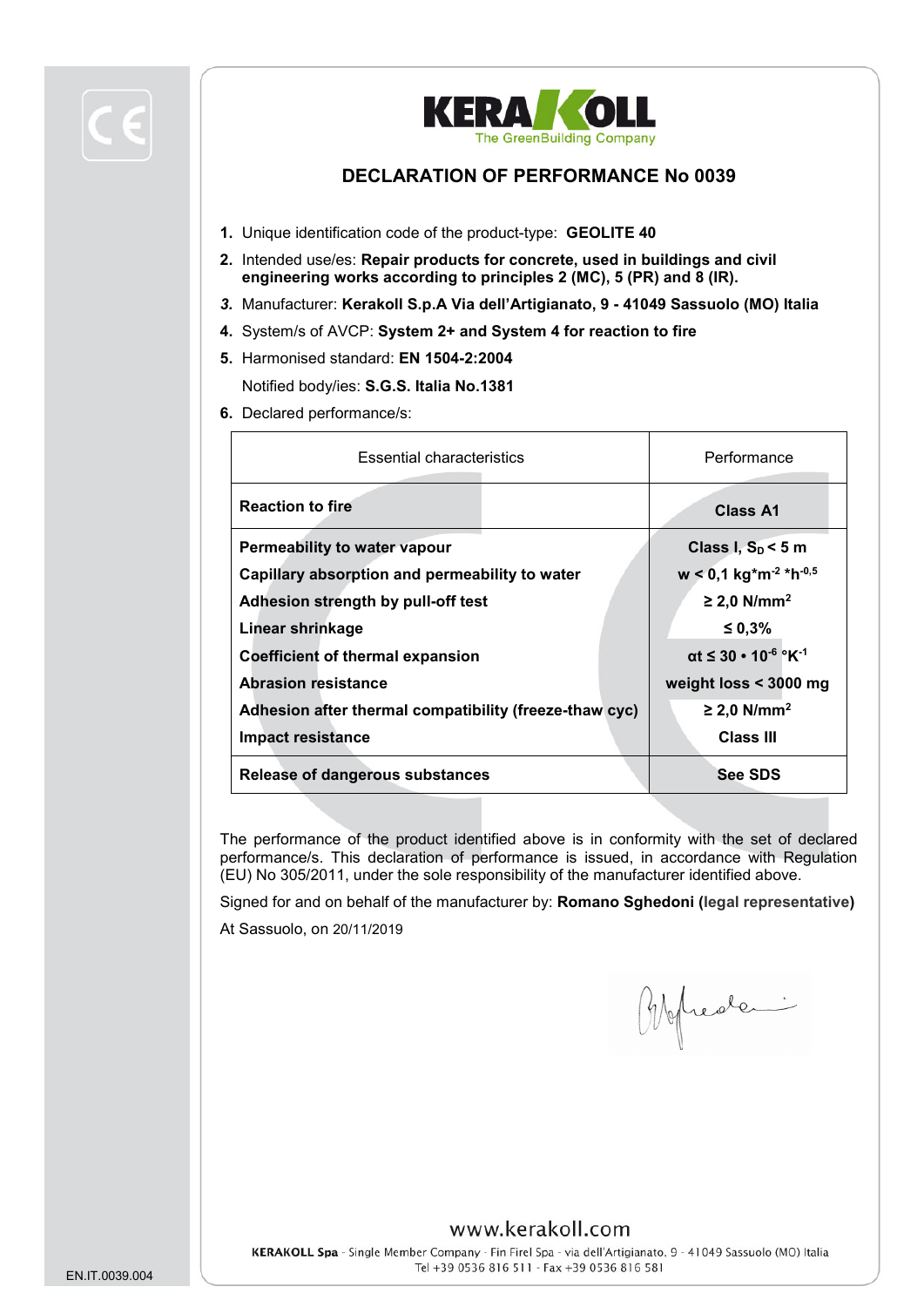



## **DECLARATION OF PERFORMANCE No 0039**

- **1.** Unique identification code of the product-type: **GEOLITE 40**
- **2.** Intended use/es: **Repair products for concrete, used in buildings and civil engineering works according to principles 3 (CR), 4 (SS) and 7 (RP).**
- *3.* Manufacturer: **Kerakoll S.p.A Via dell'Artigianato, 9 - 41049 Sassuolo (MO) Italia**
- **4.** System/s of AVCP: **System 2+ and System 4 for reaction to fire**
- **5.** Harmonised standard: **EN 1504-3:2005**

Notified body/ies: **S.G.S. Italia No.1381**

**6.** Declared performance/s:

| <b>Essential characteristics</b>       | Performance                                    |
|----------------------------------------|------------------------------------------------|
| <b>Reaction to fire</b>                | Class A1                                       |
| <b>Compressive strength</b>            | Class R4                                       |
| <b>Chloride ion content</b>            | ≤ 0,05 $%$                                     |
| <b>Adhesive bond</b>                   | $\geq$ 2,0 MPa                                 |
| Thermal compatibility (freeze-thaw)    | $\geq$ 2,0 MPa                                 |
| <b>Capillary absorption</b>            | $≤ 0,5$ kg⋅m <sup>-2</sup> ⋅ h <sup>-0,5</sup> |
| <b>Elastic modulus CC</b>              | $\geq 20$ GPa                                  |
| <b>Elastic modulus PCC</b>             | $\geq$ 20 GPa                                  |
| <b>Carbonation resistance</b>          | <b>Pass</b>                                    |
| <b>Release of dangerous substances</b> | <b>See SDS</b>                                 |

The performance of the product identified above is in conformity with the set of declared performance/s. This declaration of performance is issued, in accordance with Regulation (EU) No 305/2011, under the sole responsibility of the manufacturer identified above.

Signed for and on behalf of the manufacturer by: **Romano Sghedoni (legal representative)**

At Sassuolo, on 20/11/2019

Abelieve

#### www.kerakoll.com

KERAKOLL Spa - Single Member Company - Fin Firel Spa - via dell'Artigianato. 9 - 41049 Sassuolo (MO) Italia Tel +39 0536 816 511 - Fax +39 0536 816 581